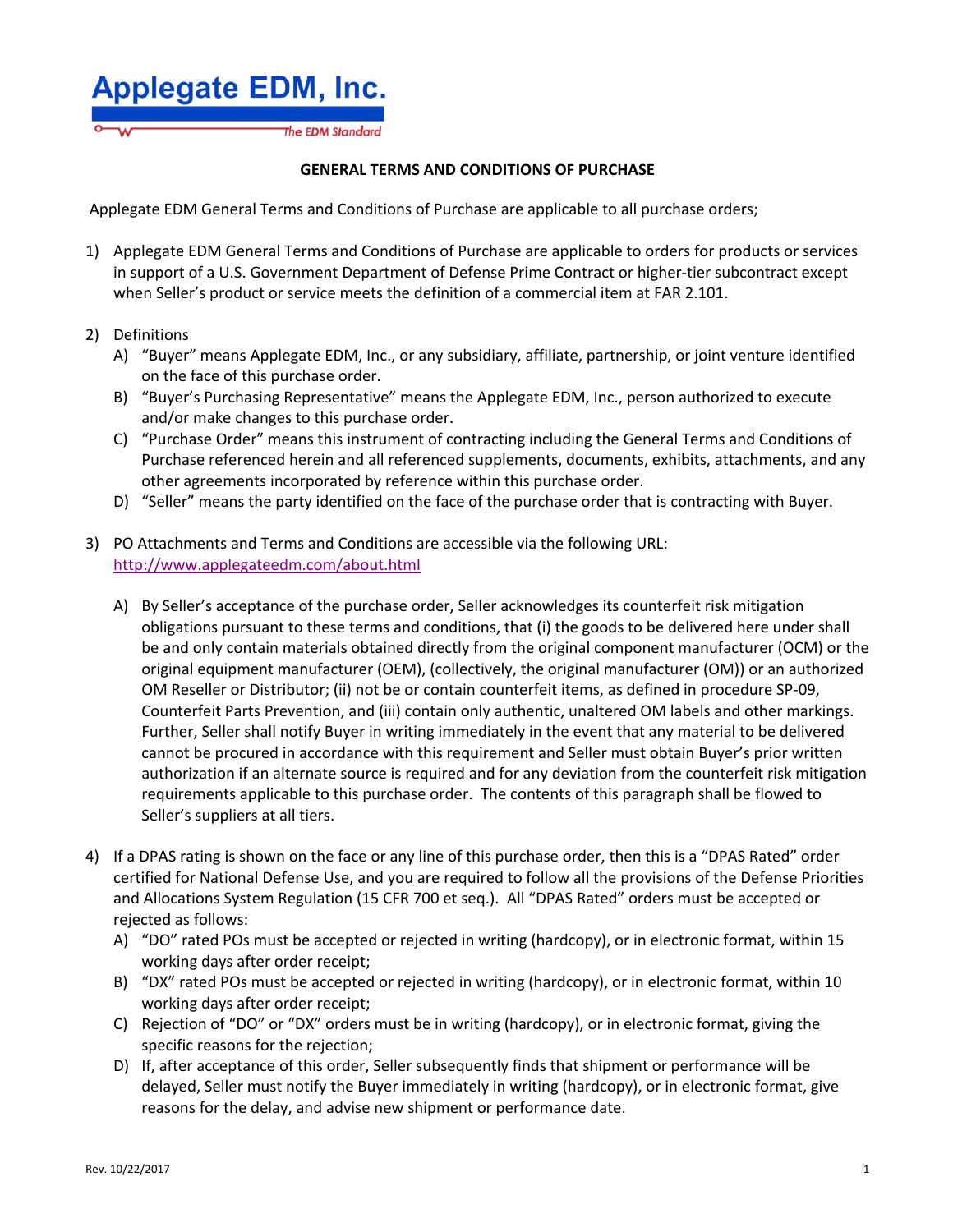If both DPAS rated and unrated PO quantities are reflected in this order, you are only required to follow the DPAS regulation as it pertains to the DPAS rated quantities.

5) Payment Terms:

Payment due date will be calculated using the number of days shown on the first page of this Purchase Order. Unless a shorter period is indicated on the first page of this purchase order, payment due date will be calculated using 33 days when goods and services provided by Seller and provided to Buyer's U.S. Government customer on a cost, time & material or progress payment financing basis and payment due dates for all other procurements of good or services will be calculated using 60 days. Calculations of payment due dates will commence from the date a complete and accurate invoice in accordance with the purchase order requirements and compliant with Applegate EDM's instructions is received by Applegate EDM's (AEDM) Accounts Payable department. Purchase order number(s) must appear on all such invoices. AEDM Accounts Payable processes all invoice payments once a week on Tuesday. Payments shall be rendered to Seller on the first Friday following the net payment date. When the first Friday following a scheduled payment date is a holiday, the payment shall be made on the next U.S. business day.

- 6) Conflict Minerals: If Seller is providing goods to Buyer under this purchase order, Seller shall use commercially reasonable efforts to:
	- A) Identify whether such goods contain Tantalum, Tin, Tungsten or Gold;
	- B) Conduct a reasonable country or origin inquiry regarding the origin of such minerals in such goods to determine whether such minerals originated in covered countries, as defined in Section 1502 of the Dodd-Frank Wall Street Reform and Consumer Protection Act; and
	- C) Conduct due diligence on the chain of custody of the source of any materials originating in covered countries to identify the smelter of said minerals; and
	- D) Assist Buyer in conducting reasonable due diligence concerning the smelters of such minerals. Seller shall include the substance of this section (9) Conflict Minerals in any agreement between Seller and its lower tier suppliers. Seller shall provide Buyer with reasonable documentation of Seller's and its lower tier suppliers' due diligence efforts, in a format prescribed by Buyer, when requested by Buyer to enable disclosure to the Securities and Exchange Commission.
- 7) This contractor (also known as Buyer) and subcontractor (also known as Seller (shall abide by the requirements of 41 CFR 60-1.4(A), 60-300.5(A) and 60-741.5(A). These regulations prohibit discrimination against qualified individuals based on their status as protected veterans or individuals with disabilities, and prohibit discrimination against all individuals based on their race, color, religion, sex, sexual orientation, gender identity, or national origin. Moreover, these regulations require that covered prime contractors and subcontractors take affirmative action to employ and advance in employment individuals without regard to race, color, religion, sex, sexual orientation, gender identity, national original, protected veteran status or disability. Also, to the extent applicable, the employee notice requirements set forth in 29 CFR, Part 471, Appendix A to Subpart A, are hereby incorporated by reference into this contract, subcontract or purchase order.
- 8) If Seller is proposing under the Small Business Administration Section 8(D) Subcontracting Program, by accepting this purchase order Seller hereby acknowledges and certifies that its business size and its small business status as stated is current, accurate and complete as of the date of Seller's offer for this purchase order.
- Rev. 10/22/2017 2 9) If this purchase order forms the whole or part of a sale by Buyer of defense articles or defense services being sold in support of a foreign military sale or commercially to or for the use of the Armed Forces of a foreign country or international organization, Seller shall upon acceptance of this order, or within ten (10) days of being requested by Buyer to do so, complete IN-009 "International Traffic in Arms Regulations Certificate and Reporting of Political Contributions, Fees, or Commissions", in furtherance of the requirements stipulated in Part 130 of the International Traffic in Arms Regulations, 22 CFR §§130.9 and 130.10.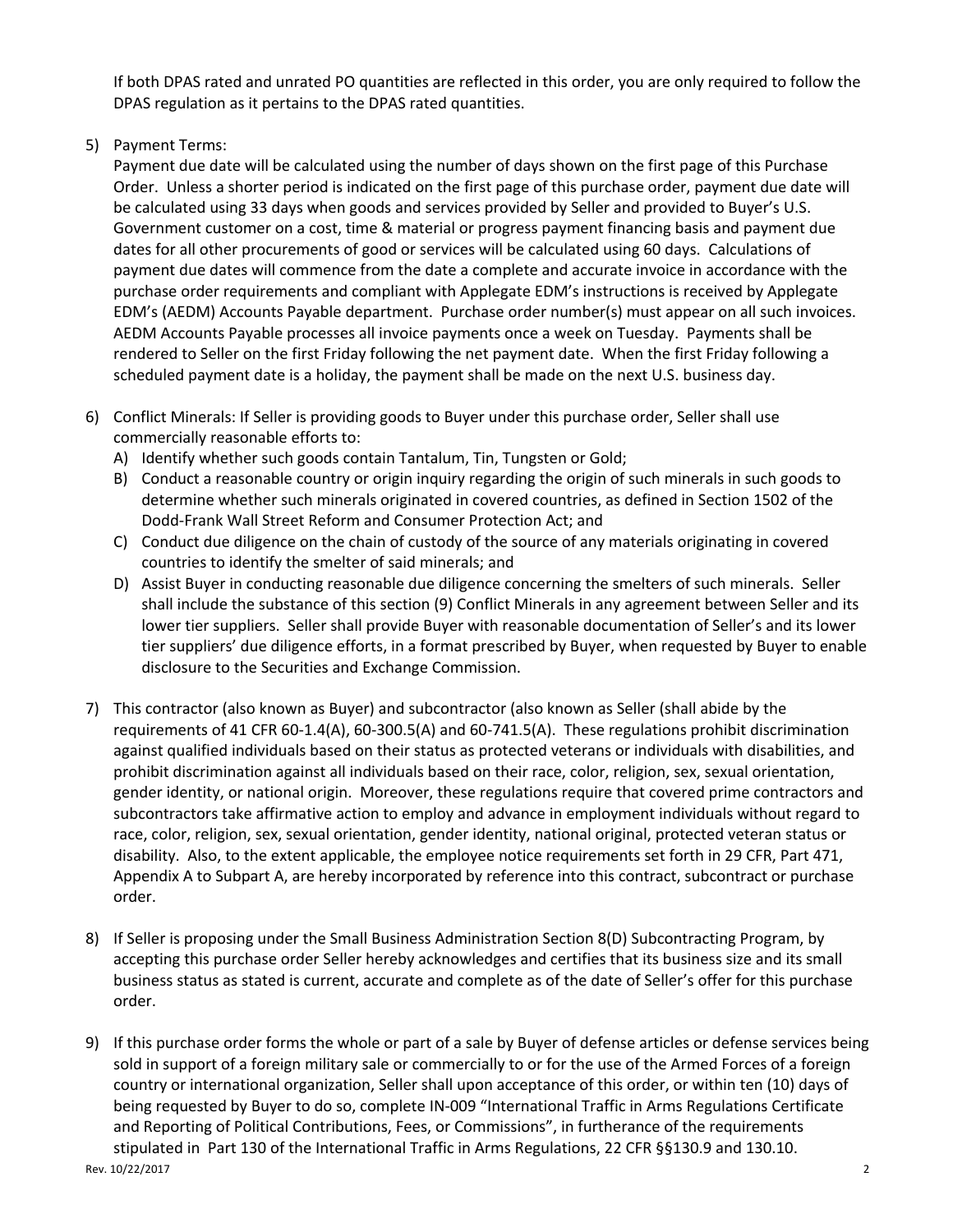- 10) In accordance with DFARS 25.2.204-7008 "Compliance with Safeguarding Covered Defense Information Controls" Seller shall indicate whether deviation from any of the security requirements in the National Institute of Standards and Technology (NIST) Special Publication (SP) 800-171, "Protecting Controlled Unclassified Information in Nonfederal Information Systems and Organizations, http://dx.doi.org/10.6028/NIST.SP.800-171 that is in effect at the time the prime contract solicitation is issued is anticipated in the performance of the purchase order by Seller or contractors at any tier.
- 11) In accordance with DFARS 252.239-7009 "Representation of Use of Cloud Computing" Seller shall indicate whether the use of cloud computing is anticipated in the performance of the purchase order by Seller or contractors at any tier.
- 12) By Seller's acceptance of this purchase order, Seller acknowledges its obligations under the export/import controls. Seller shall notify Buyer if any deliverable under this purchase order, for which the Seller is the design authority, is subject to the International Traffic in Arms Regulations (ITAR) or the Export Administration Regulations (EAR), before providing Buyer any deliverable subject to the ITAR or the EAR, Seller shall provide the export classification of any such deliverable in writing through a Buyer-approved certification method.

**Note: The only persons allowed on Applegate EDM, Inc. premises will be US citizens or Permanent Residents. Supporting proof/documentation must be presented at time of arrival.** 

**Note: MSDS must accompany each shipment of hazardous material.** 

- 13) With the exception of work under DPAS rated orders, commencement of performance of the work called for by this PO in the absence of Seller's written acknowledgement thereof shall be deemed acceptance of this PO as written.
- 14) By acknowledging this purchase order, you (Seller) hereby certify that you and/or any of your principals are not presently debarred, suspended, proposed for debarment, or declared ineligible for the award of contracts by any Federal agency.
- 15) Hazardous Material Regulations All shipments of hazardous materials must comply with IATA and regulations in CFR49 as applicable, covering description, proper shipping name, class, label, packaging and other requirements.

**QUALITY AND PURCHASING CLAUSES AND REQUIREMENTS SECTION** 

#### **QUALITY/ISO/AS9100 CLAUSE:**

Applicable Applegate EDM requirements can be found within this document.

Please send all Certificates of Conformance, test data, and applicable information per special instructions in this section to the Buyer listed on page 1 of this PO. Ensure the identifying purchase order number is included on all correspondence and documentation sent.

If you have questions or concerns, contact your Applegate EDM Buyer listed on page 1 of this PO.

#### **Applegate EDM Requirement 1 Counterfeit Parts Prevention**

Rev. 10/22/2017 3 Seller's Risk Mitigation: Seller shall maintain a Counterfeit Item risk mitigation process internally and with its suppliers using SAE AS5553 as a guide.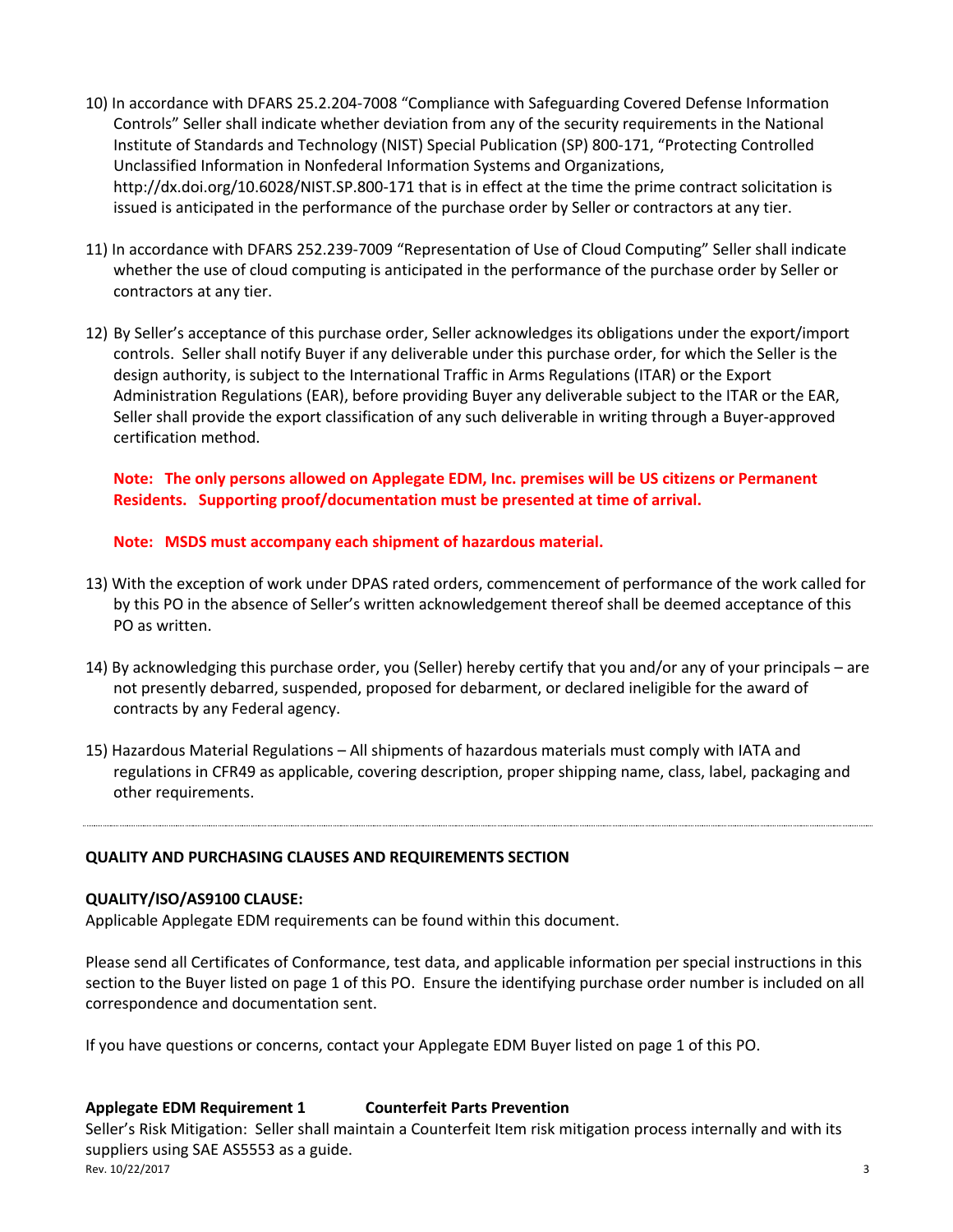The Seller shall participate in the Government Industry Data Exchange Program (GIDEP) monitoring and acting on GIDEP reports which affect product delivered to the Buyer. When suspect or confirmed counterfeit item(s) associated with this purchase order are discovered, the Seller shall issue a GIDEP report and shall ensure suspect counterfeit items are not delivered to Applegate EDM. Seller shall immediately notify Applegate EDM with the pertinent facts if Seller becomes aware or suspects that items delivered in accordance with the Applegate EDM purchase order are or contain suspect or counterfeit items. When requested by Applegate EDM, Seller shall provide OCM/OEM documentation that authenticates traceability of the affected items to the applicable OCM/OEM. Seller shall provide evidence of the Sellers risk mitigation process to the Applegate EDM Buyer upon request. Seller shall purchase material directly from OEMs or OCMs or from Authorized Distributors of OEMs or OCMs and shall obtain approval from the Applegate EDM Buyer if items required to satisfy this order cannot be procured from these sources.

Seller shall present complete and compelling evidence to support any request to procure from sources other than OEMs or OCMs or their Authorized Distributors and include in the request all actions completed to ensure the parts thus procured are not Counterfeit items. The Seller's supporting documentation shall also include:

- Results of authentication test and analysis conducted (using AS5553 as a guide)
- Traceability with identification of all supply chain intermediaries wherever such traceability exists
- Identification of and traceability to the source for any remarked or resurfaced material.

Seller is not authorized to deliver any item procured from sources other than OEMs or OCMs, or their Authorized Distributors without prior written authorization from the Applegate EDM Buyer.

- The Seller shall segregate and provide traceability identifiers (i.e., Date Code/Lot Code, serial number) for all items delivered to Applegate EDM which contain an item procured from sources other than OEM or OCM or their Authorized Distributors.

Seller shall flow down to, and ensure compliance with this requirement, by lower tier suppliers providing items for delivery to Applegate EDM under this order.

## **Applegate EDM Requirement 2 Foreign Object Damage (FOD) Prevention**

The Seller shall establish and maintain an effective Foreign Object Damage (FOD) Prevention Program to reduce FOD using NAS412 as a guideline. The Seller's program shall utilize effective FOD prevention practices. The program shall be proportional to the sensitivity of the design of the product(s) to FOD, as well as, to the FOD generating potential of the manufacturing methods.

The written procedures or policies developed by the Seller shall be subject to review and audit by the Buyer and/or government representative and disapproval when the Seller's procedures or policies do not accomplish their objectives.

PARTS WILL BE PACKED IN ACCORDANCE WITH COMMERCIAL PACKAGING TO A LEVEL THAT IS CAPABLE OF PREVENTING THE INTRODUCTION OF FOREIGE OBJECTS.

## Applegate EDM Requirement 3 Non-Conforming Material

When it is determined that the supplier is responsible for the root cause of the non-conforming material, Applegate EDM requires that timely and effective corrective action be taken. Failure to comply with this requirement will result in escalation to upper management and possible removal from the Applegate EDM approved supplier list.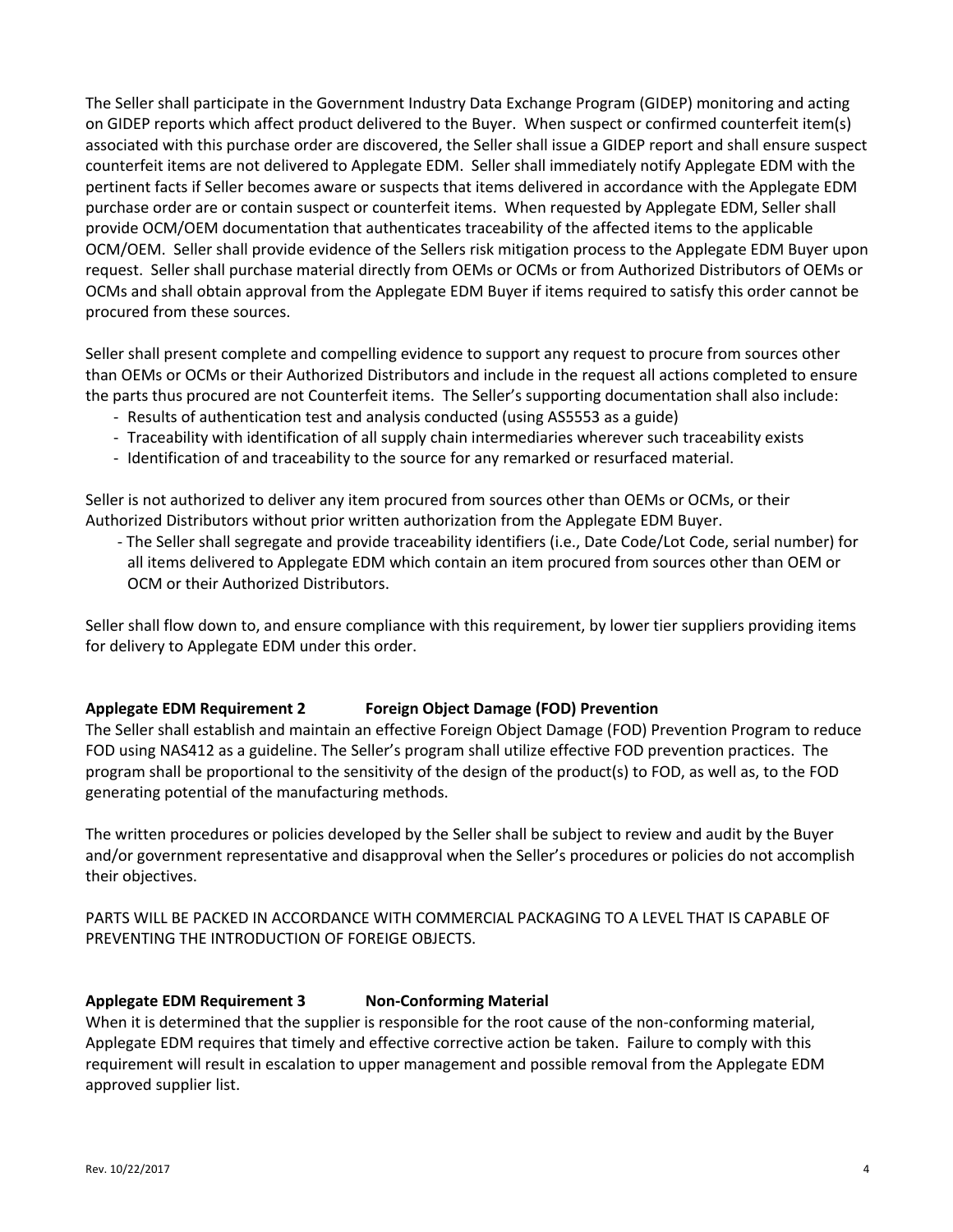Applegate EDM requires written notification of any non-conformances that may be discovered affecting previously delivered product. Applegate EDM will not accept delivery of known nonconforming product without the prior written approval of the Applegate EDM Purchasing Agent.

# **Applegate EDM Requirement 4 Change Notification**

Applegate EDM requires notification of any process changes, product changes, changes in production facilities or tool design changes. Applegate EDM retains the right of access by the organization, their customers and regulatory authorities to all facilities involved in the order and to all applicable records.

# **Applegate EDM Requirement 5 Test Coupons**

Purchase orders requiring the submission of test coupons to validate processes performed in accordance with purchase order requirements can be waived when the process is performed by a supplier or sub-tier supplier that is currently NADCAP certified for the required process. Documentation demonstrating current NADCAP certification shall be included with each shipment.

# **Applegate EDM Requirement 6 Purchasing Information Flow Down**

Suppliers will flow down all applicable requirements of the purchase order to their suppliers to insure conformance with all specifications, drawings, quality systems requirements (i.e., ISO9001, AS9100, or other), regulations, public laws and other requirements as may be specified in the purchase order.

## **Applegate EDM Requirement 7 Confirming Purchase Order**

THIS IS A CONFIRMING PURCHASE ORDER. PLEASE DO NOT DUPLICATE SHIPMENTS OR SERVICES.

## **Applegate EDM Requirement 8 Communication Having Contractual Impact**

All communication, technical guidance and instructions having contractual impact shall be accomplished directly between the Buyer and the Supplier's authorized representative. No contract or specification deviations shall be made without written authorization from the Buyer. The Supplier will not receive compensation in any form for unauthorized activity from Applegate EDM.

## **Applegate EDM Requirement 9 Contract Date**

The CONTRACT DATE on this purchase order is the required RECEIPT DATE at OUR DOCK. Materials received on this contract date, or up to TEN days early will be considered "ON TIME". Continued "ON TIME" delivery performance may, at our option, result in increased business opportunities.

Materials received prior to TEN DAYS EARLY will be considered "EARLY". Unless authorized by the Buyer, materials received "EARLY" shall be:

- a) subject to complete return, freight collect, to the Seller; or
- b) the standard payment cycle terms on the face of the purchase order shall begin no sooner than TEN DAYS prior to the CONTRACT SCHEDULE DATE for delivery.

Materials received later than the CONTRACT DATE will be considered "LATE". Materials expected to arrive "LATE" should be shipped the fastest means possible "AT SUPPLIER EXPENSE" per the terms and conditions of this purchase order. Failure to ship "LATE" materials FREIGHT PREPAID will result in the bill back of freight charges.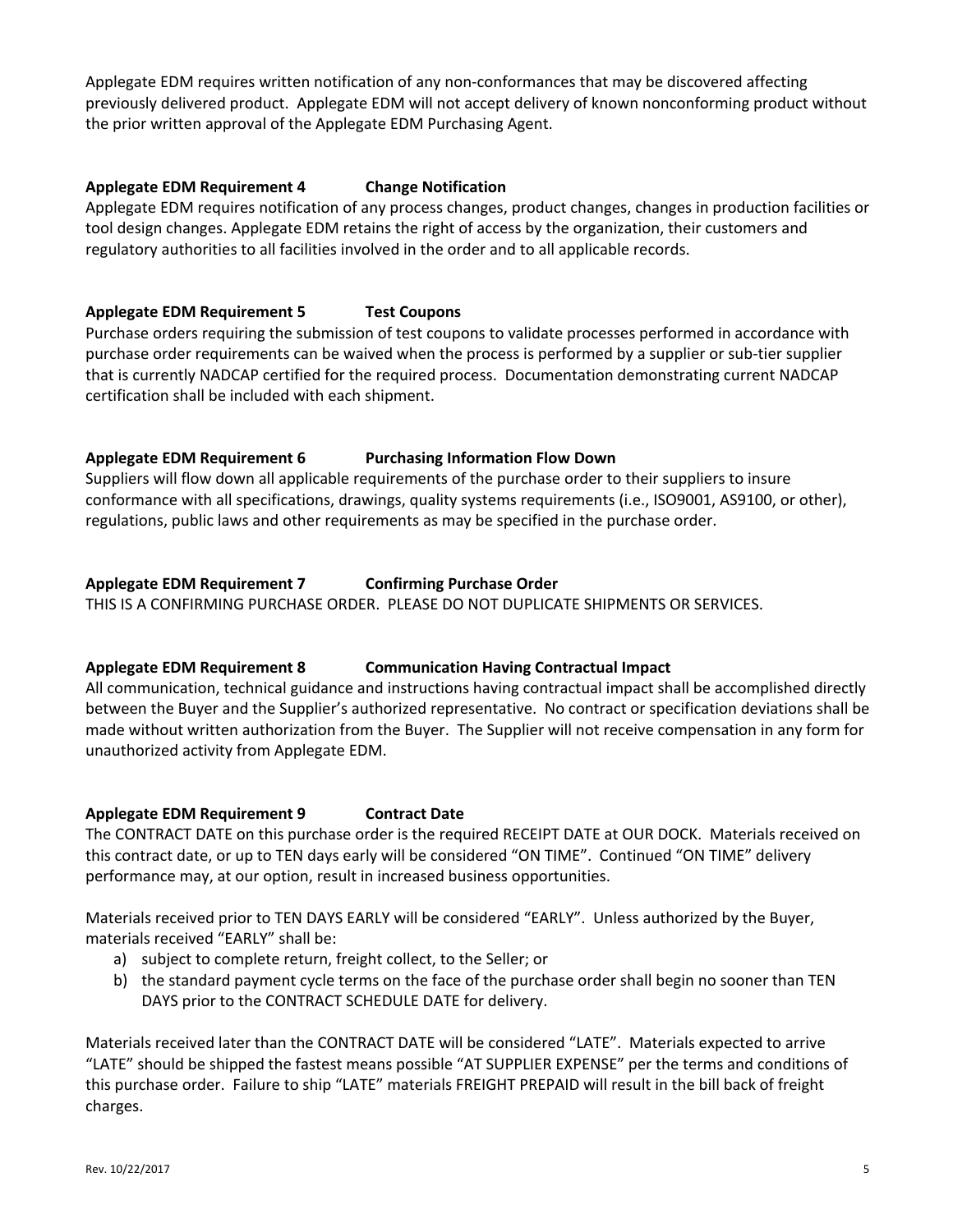# **Applegate EDM Requirement 10 Material Supplied by Applegate EDM, Inc. or Its Customer**

- a) Applegate EDM may provide to Seller property owned by either Applegate EDM or its customer (Furnished Property). Furnished Property shall be used only for the performance of this Contract / Purchase Order.
- b) Title to Furnished Property shall remain in Applegate EDM or its customer. Seller shall clearly mark (if not so marked) all Furnished Property to show its ownership.
- c) Except for reasonable wear and tear, Seller shall be responsible for, and shall promptly notify Applegate EDM of, any loss or damage. Without additional charge, Seller shall manage, maintain, and preserve Furnished Property in accordance with good commercial practice.
- d) At Applegate EDM's request, and/or upon completion of the Contract, Seller shall submit, in an acceptable form, inventory lists of Furnished Property and shall deliver or make such other disposal as may be directed by Applegate EDM.
- e) The Government Property Clause contained in this Contract shall apply in lieu of paragraphs a) through d) above with respect to Government-furnished property, or property to which the Government may take title under this Contract.

## **Applegate EDM Requirement 11 Tooling Inspection and Reports by Seller**

Complete inspection of tools under this purchase order/contract shall be accomplished by quantitative inspection results will be recorded on a report form approved by Applegate EDM's Tooling Inspection and/or Purchasing representative. Copies of the inspection report shall accompany each shipment to Applegate EDM. Applegate EDM's Tooling Inspection will maintain surveillance of Seller's tool fabrication and inspection to verify inspection points and results of inspection.

### **Applegate EDM Requirement 12 Tooling Accountability (if applicable)**

Seller is responsible for maintaining accountability (count, identification and condition) of customer-furnished tooling. Records shall be maintained as proof of periodic maintenance and calibration.

# **Applegate EDM Requirement 13 Distributor's Quality Management System**

As applicable.

## **Applegate EDM Requirement 14 Applegate EDM's Inspection System Requirements**

Per Documentation or Instructions on the Purchase Order that includes the name/product description or other positive identification, and listed specifications, drawings, process requirements, inspection instructions, and other relevant technical data (e.g. revision level).

## **Applegate EDM Requirement 15 No Changes Without Approval**

No changes are allowed to the Purchase Order without express written consent from Applegate EDM, Inc.

## **Applegate EDM Requirement 16 Purchasing Information Flow Down (AS9100)**

Suppliers will flow down all applicable requirements of the purchase order to their suppliers.

#### **Applegate EDM Requirement 17 MRB Authority Withheld**

No MRB Authority without express written consent form Applegate EDM, Inc.